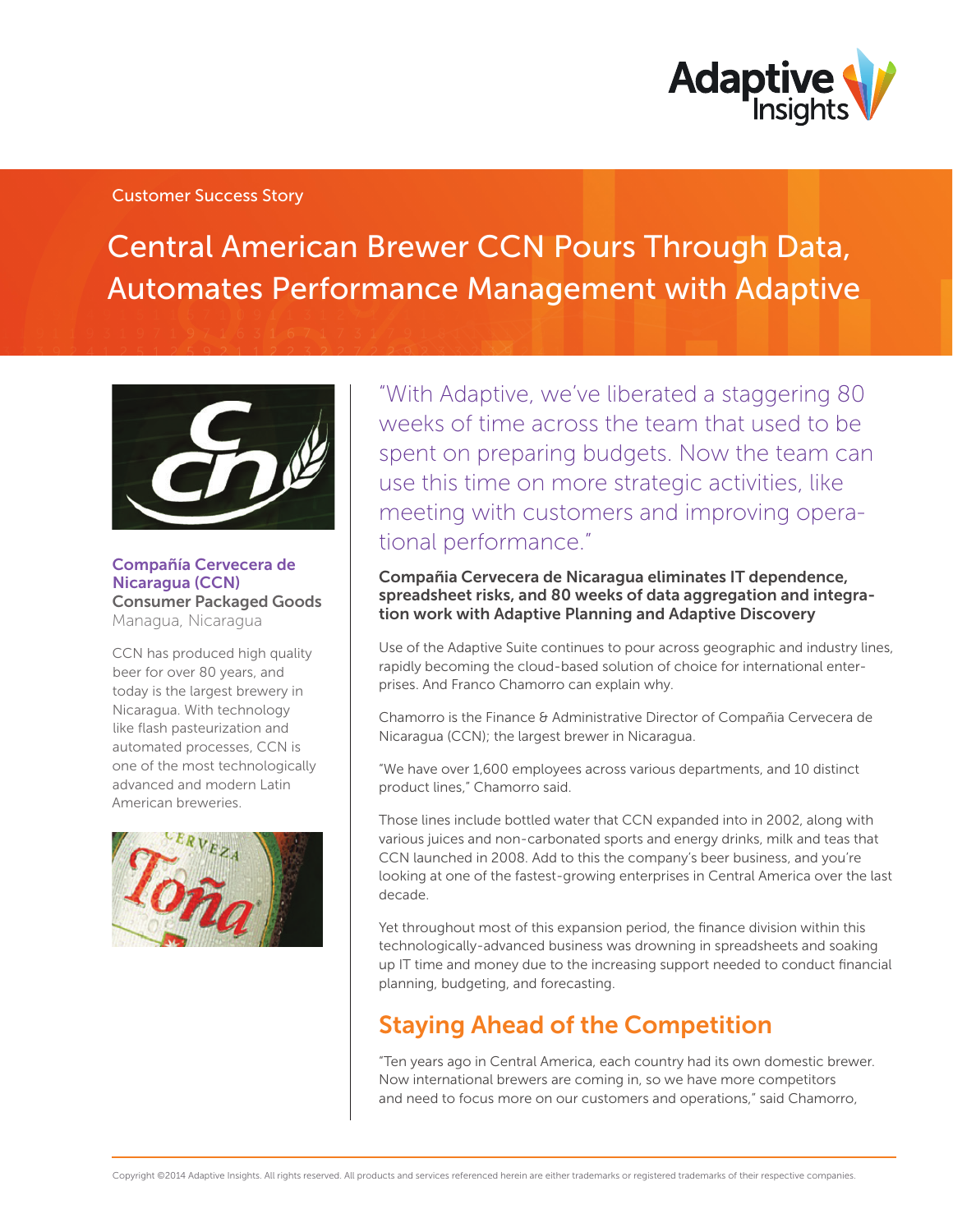

### Customer Success Story

"We know right away how changes in demand, costs of raw materials or imported goods, increases in payroll, or interest rate and currency fluctuations affect our business. This helps us make the big decisions that keep us in front of competitors."



explaining that Adaptive has helped CCN more deeply understand the business drivers that are mission critical to the brewer's success. "Adaptive helps us quickly analyze economic or business changes in our market, and the impact that those changes have to our financial performance. We know right away how changes in demand, costs of raw materials or imported goods, increases in payroll, or interest rate and currency fluctuations affect our business. This helps us make the big decisions that keep us in front of competitors."

## **A Barrel of Difference with Adaptive**

"As our business grew and continues to grow today, our finance processes became more complex," said Chamorro. "Before Adaptive, we had to start reformatting spreadsheets to get them into our SAP ERP system, which was far too time-consuming and required a lot of effort from finance and IT. Also, we were seeing more frequent errors in cash flow forecasting, like mixing up revenue streams and price changes because we have so many different products. Essentially, spreadsheets were becoming too risky to use for our business planning."

Today using Adaptive, Chamorro describes a much smoother financial process for CCN.

"We can update or change financial projections according to market conditions more quickly, and then create new scenario models and reports within hours of those changes," Chamorro explained. "In the past, that would have taken at least a week to complete."

# Adaptive Partner Analitikal Introduces CCN to the Cloud

Things changed for CCN when Analitikal, an Adaptive Insights partner and CCN's consulting firm, suggested that the brewer try Adaptive Planning to help alleviate any process inefficiencies or data inaccuracies.

"I saw Adaptive Planning for the first time when Analitikal demoed it for us," Chamorro recalled. "Analitikal did a great job of highlighting how Adaptive could model our business, how intuitive the experience is for managing budgets and forecasts, how it would work with our SAP ERP. I knew then that Adaptive Planning was right for us."

Within three months, CCN had fully implemented Adaptive Planning with the help of Analitikal. Chamorro and his finance team immediately began noticing significant benefits.